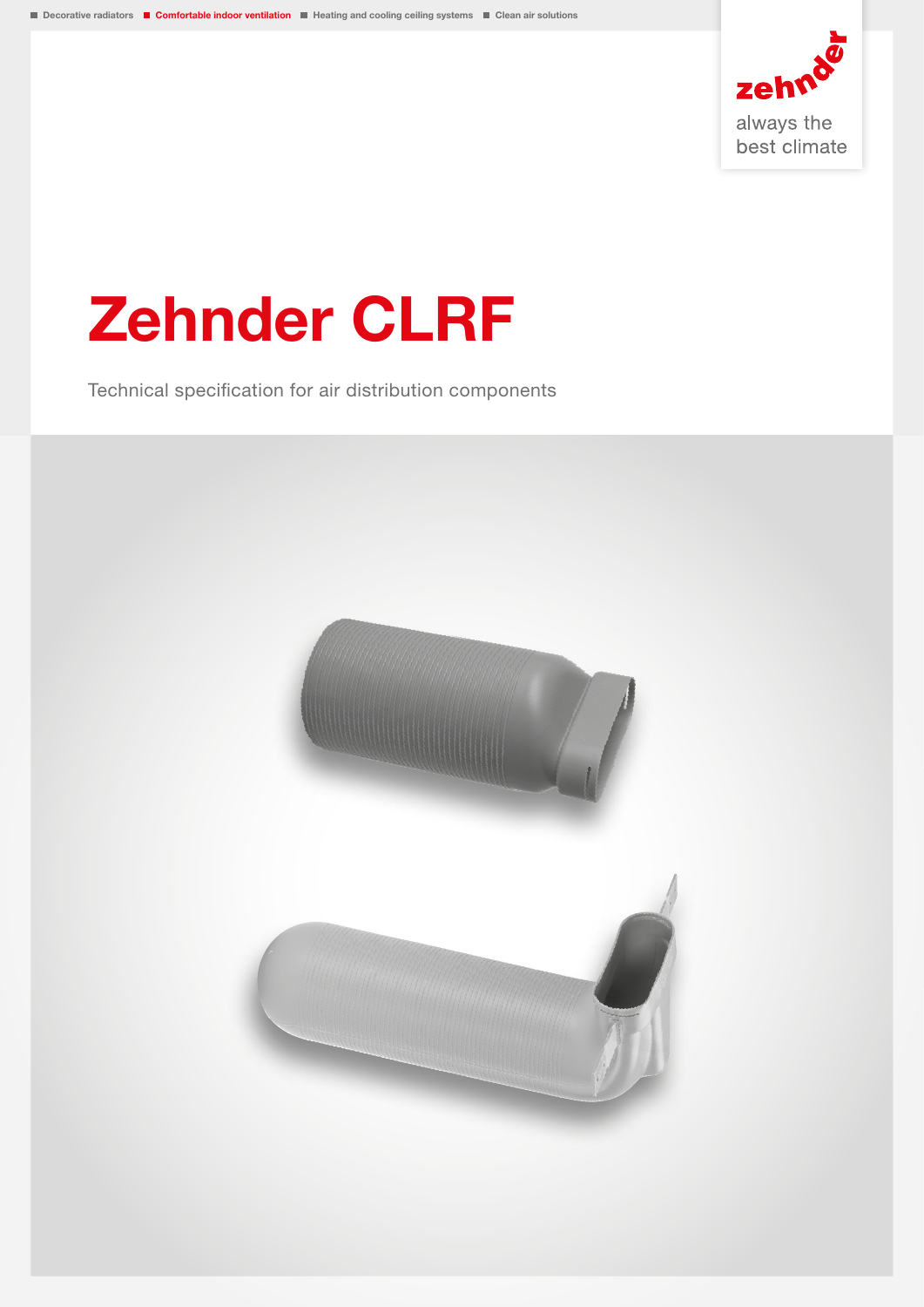# **General**

The Zehnder CLRF vent is made from smooth and odourless HDPE. It is suitable for wall and ceiling installation in conjunction with round grilles or valves with air volumes of up to approx.  $45 \text{ m}^3/h$ .

The air volume for the grille is regulated at the vent via the Zehnder ComfoSet flat 51 airflow regulator. The vent is connected to the distribution system via the Zehnder ComfoTube flat 51 ventilation tube. The vent is sealed using the seal provided and locking slides to ensure an airtight connection to the distribution system. The installation depth can be varied by reducing the length.

The air volume regulation for the grille can be adjusted at the vent. The airflow of the supply and extract air valve can be set directly at the valve.





Lateral housing **Example 2** Frontal housing

# **Benefits**

- **Example installation options on walls and ceilings up to 45 m<sup>3</sup>/h**
- Maximum hygiene due to the smooth inner skin that enables easy cleaning
- Durable due to non-corrosive material

# Technical specifications

| <b>Zehnder CLRF</b>                   |                    |
|---------------------------------------|--------------------|
| Material:                             | Pure HDPF          |
| Permissible operating<br>temperature: | $-25$ to 60 °C     |
| Air volume:                           | $45 \text{ m}^3/h$ |

## Article numbers

| <b>Description</b>                 | Article number |
|------------------------------------|----------------|
| Round grille housing CLRF lateral  | 990 322 060    |
| Round grille housing CLRF, frontal | 990 322 061    |

| <b>Accessories</b>                                             | <b>Article number</b> |
|----------------------------------------------------------------|-----------------------|
| ComfoSet flat 51                                               | 990 322 015           |
| Set of cutting templates for CLR and CLRF                      | 990 322 094           |
| <b>Designer grilles</b>                                        |                       |
| Venezia round grille Ø 160 mm, on-wall,<br>stainless steel     | 990 320 780           |
| Venezia round grille Ø 160 mm, on-wall, white                  | 990 320 781           |
| Venezia square grille, on-wall, stainless steel                | 990 322 089           |
| Venezia square grille, on-wall, white                          | 990 322 090           |
| Torino round grille Ø 160 mm, on-wall,<br>stainless steel      | 990 320 790           |
| Torino round grille Ø 160 mm, on-wall, white                   | 990 320 791           |
| Torino square grille, on-wall, stainless steel                 | 990 322 088           |
| Torino square grille, on-wall, white                           | 990 320 792           |
| Sans soucis round grille Ø 160 mm, on-wall,<br>stainless steel | 990 322 116           |
| Sans soucis round grille Ø 160 mm, on-wall, white              | 990 322 117           |
| Sacré coeur round grille Ø 160 mm, on-wall,<br>stainless steel | 990 322 118           |
| Sacré coeur round grille Ø 160 mm, on-wall, white              | 990 322 119           |
| Replacement filter for grille 990                              | 990 320 032           |
| <b>Disc valves</b>                                             |                       |
| Supply air valve Luna S125                                     | 705 613 126           |
| Air Blocker for supply air valve Luna S125                     | 705 613 001           |
| Extract air valve ComfoValve Luna E125                         | 705 613 127           |
| Filter set for ComfoValve Luna E125/ DN 100                    | 990 320 031           |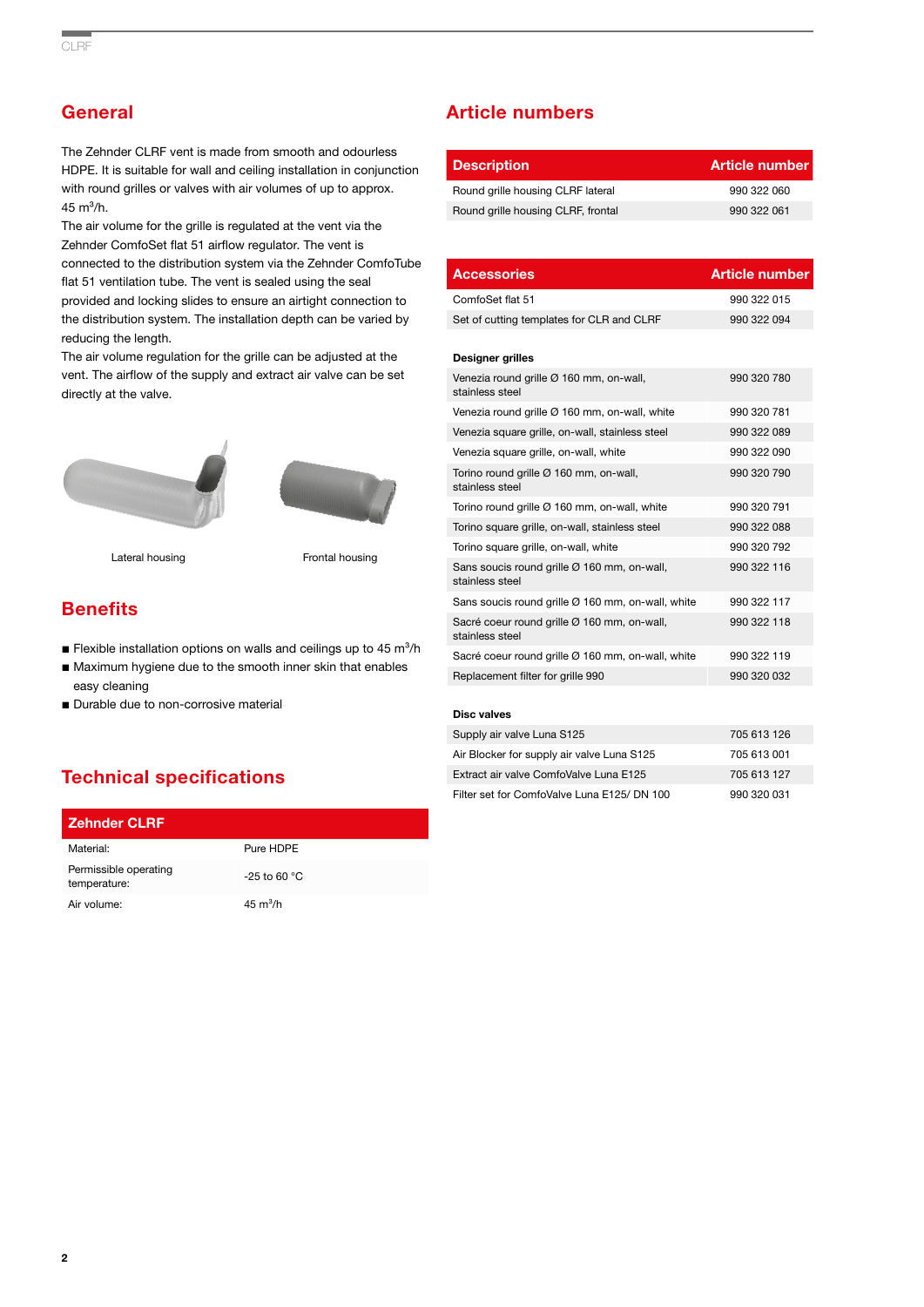# Tender specification

#### Round designer grille, on-wall

(not suitable for use as a floor grille) Round grille Ø 160 mm, with integrated replaceable filters. Available in stainless steel and white. Models available: Sans soucis, Sacré coeur, Venezia, Torino (pictures from left to right)

#### Designer grille, square, on-wall

(not suitable for use as a ceiling grille) Dimensions: 160 x 160 mm Available in stainless steel and white. Model: Venezia and Torino

#### Supply air valve ComfoValve Luna S125

High-induction plastic supply air disc valve suitable for installation in walls and ceilings. The air volume can be adjusted smoothly using the valve's regulation device. The disc valve is mounted using a rubber mounting ring. This ensures optimum tightness. Colour: white

#### Extract air valve ComfoValve Luna E125

Zehnder Luna E is suitable for wall and ceiling installation. Thanks to the intuitive mounting and integrated seal, the valve can easily be mounted airtight without any additional tools. 75 screened settings allow a very precise adjustment of the air volume. Colour: white

#### Air blocker

The Zehnder air blocker can be installed in the Luna S125 disc valve for flexible orientation of the air outflow, meaning that air distribution is blocked at the required point and the air flows out at just 240° instead of at 360°. This provides maximum additional protection against unwanted airflow, particularly in highly sensitive areas such as over doors.

#### ComfoSet flat 51 Airflow regulator to regulate the volume flow of air circulating

#### Replacement filter DN 125

Filter suitable for use with grilles and valves (extract air) ISO Coarse  $\geq$  45% (G3), sold in packs: 10 pcs.

#### Replacement filter DN 100

Filter suitable for extract air designer grille ComfoValve Luna E125, ISO Coarse  $\geq$  45% (G3), sold in packs: 10 pcs.

#### Set of cutting templates for CLR and CLRF

Stainless steel templates for protecting finished surface (wall/ floor) when cutting open housing for complete installation.













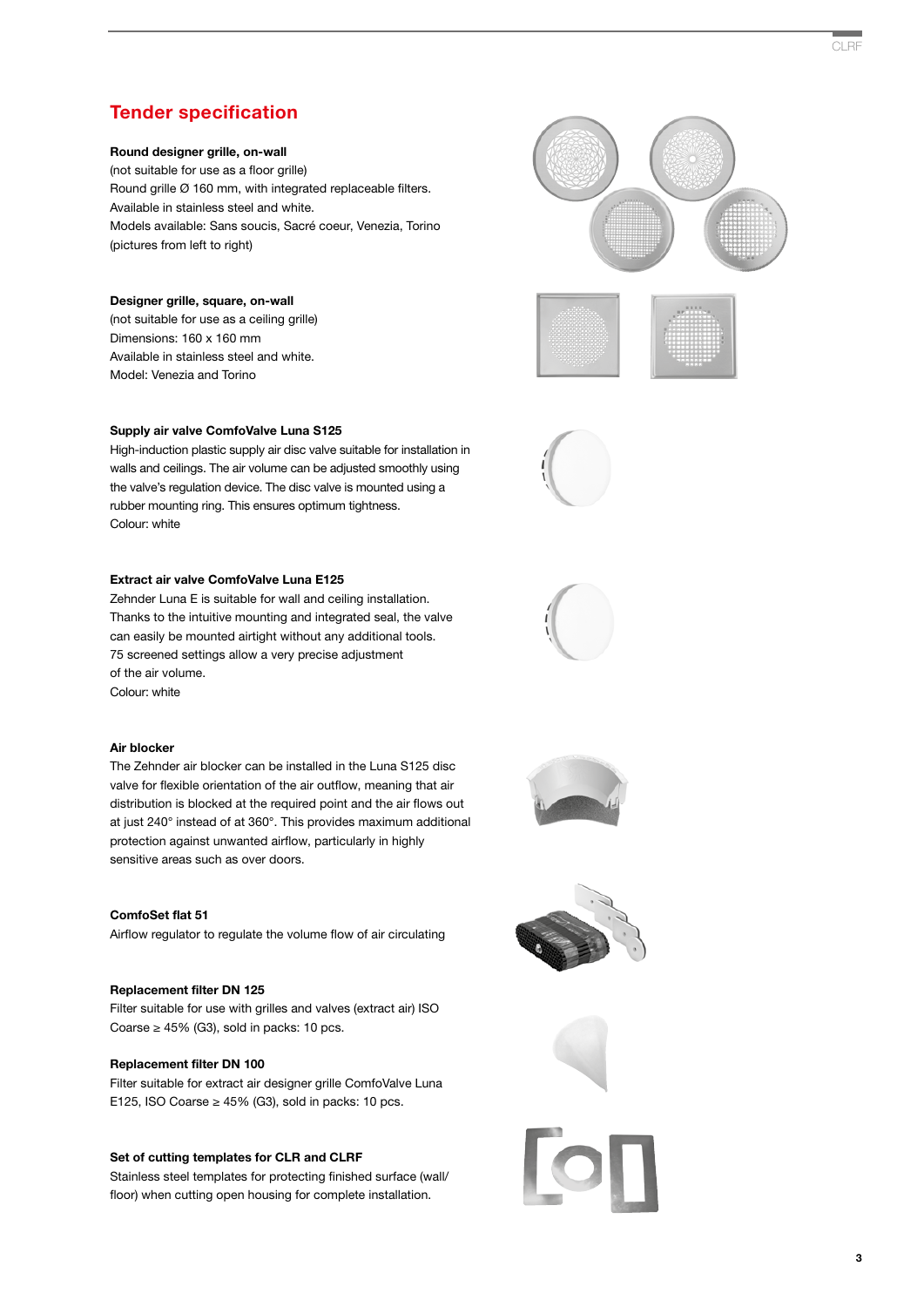# Dimensional drawings

## Lateral housing







### Frontal housing





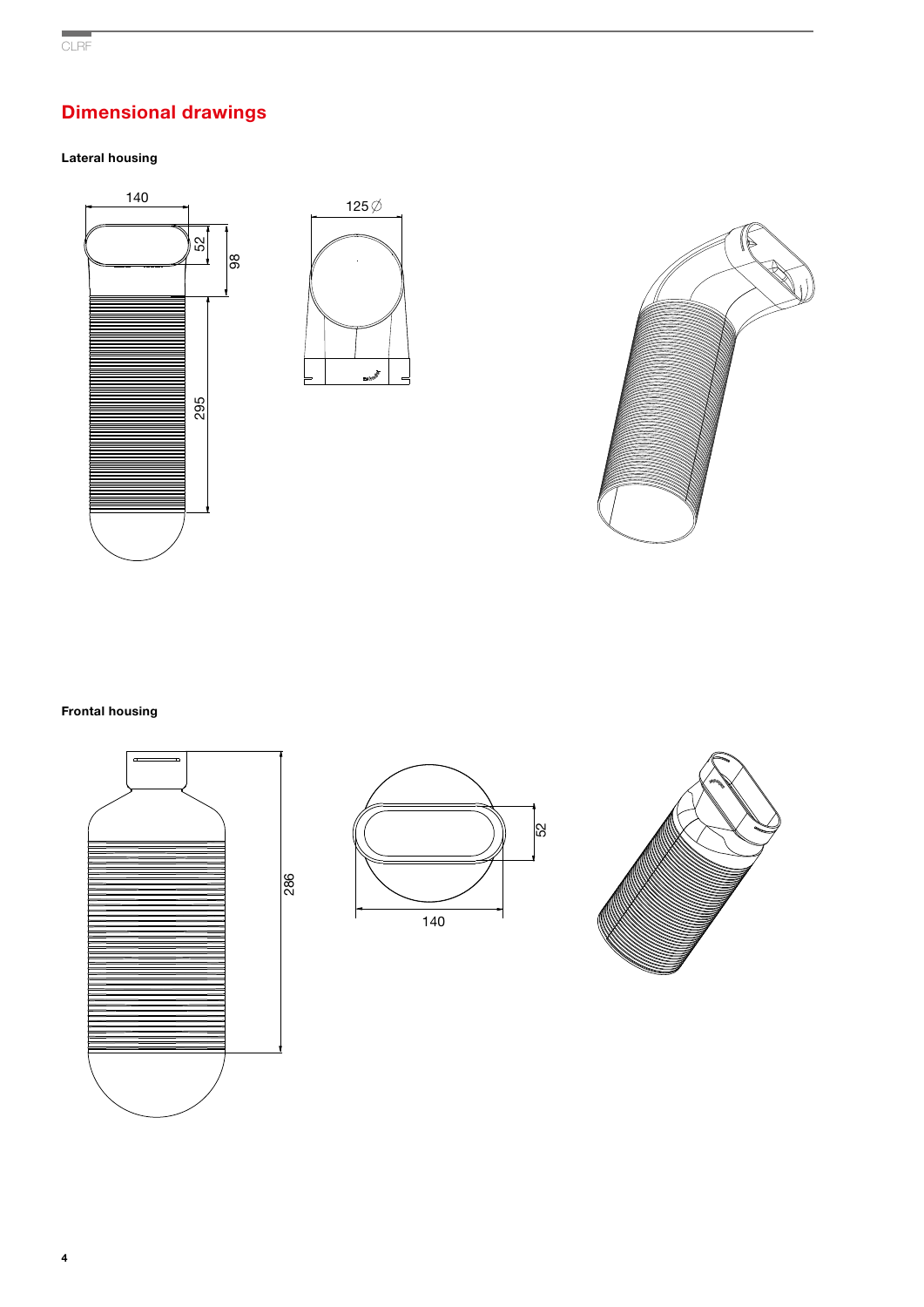# Pressure loss graph

Values for pressure loss in components of the ComfoFresh OnFloor air distribution system